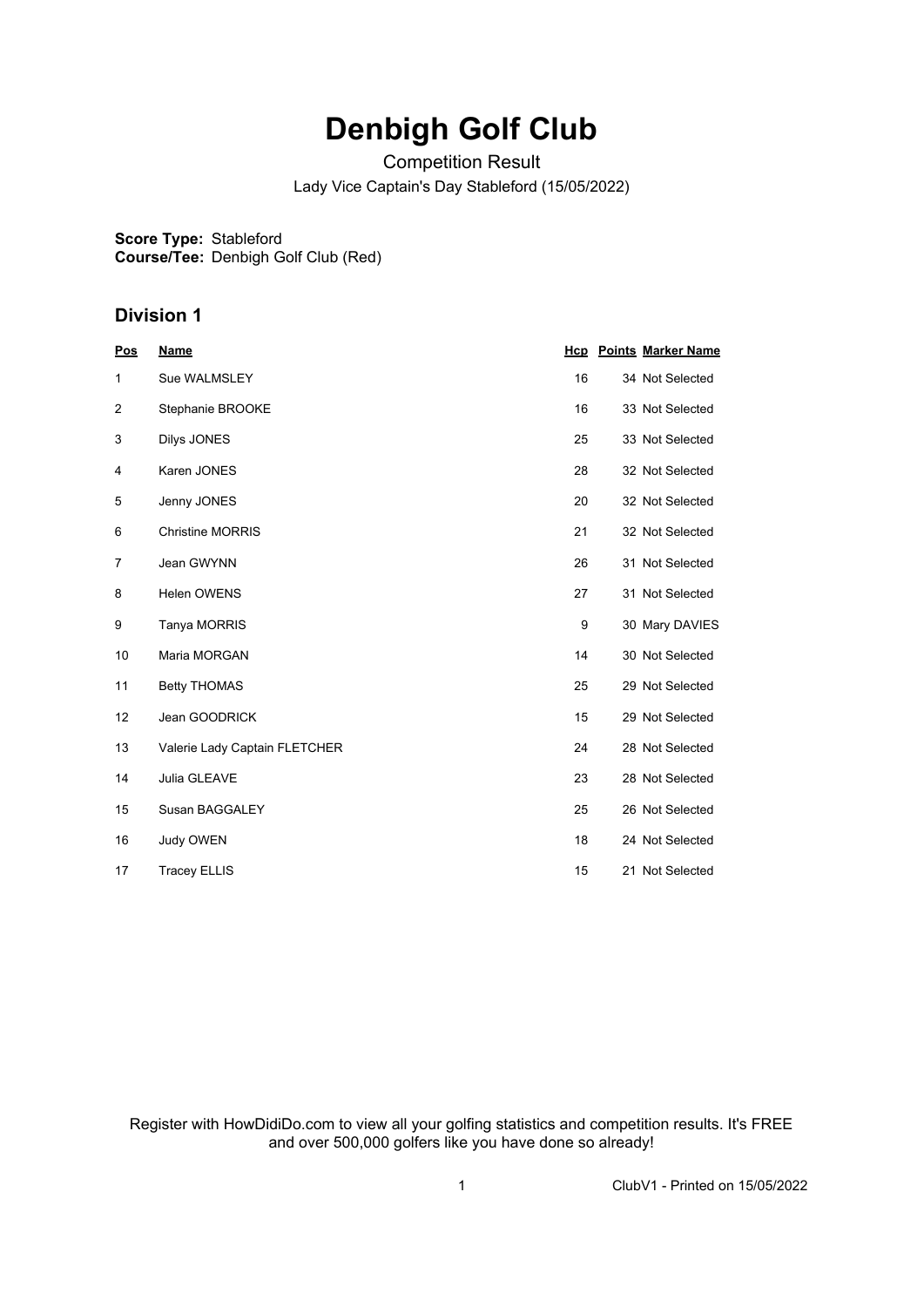**Score Type:** Stableford **Course/Tee:** Denbigh Golf Club (Red)

#### **Division 2**

| <u>Pos</u>     | <b>Name</b>            |    | <b>Hcp</b> Points Marker Name |
|----------------|------------------------|----|-------------------------------|
| 1              | Linda SHONE            | 42 | 36 Not Selected               |
| $\overline{2}$ | Eleanor WILDE          | 39 | 34 Not Selected               |
| 3              | <b>Pauline PIERCE</b>  | 31 | 34 Not Selected               |
| 4              | Ceri PARRY             | 36 | 33 Not Selected               |
| 5              | Linda THOMPSON         | 37 | 33 Not Selected               |
| 6              | Eleanor OSEI-FRIMPONG  | 32 | 30 Not Selected               |
| $\overline{7}$ | Pauline EVANS          | 37 | 30 Not Selected               |
| 8              | Stephanie OWEN         | 35 | 29 Not Selected               |
| 9              | Margo STUBBS           | 29 | 29 Not Selected               |
| 10             | Jane WILLIAMS          | 34 | 29 Not Selected               |
| 11             | <b>Christine JONES</b> | 29 | 28 Not Selected               |
| 12             | <b>Jeanette PARRY</b>  | 29 | 28 Not Selected               |
| 13             | Ann JONES              | 31 | 28 Not Selected               |
| 14             | Jean BATTEN JONES      | 30 | 28 Not Selected               |
| 15             | Mary DAVIES            | 34 | 22 Not Selected               |
| 16             | Helen HEYWOOD          | 47 | 21 Not Selected               |

Register with HowDidiDo.com to view all your golfing statistics and competition results. It's FREE and over 500,000 golfers like you have done so already!